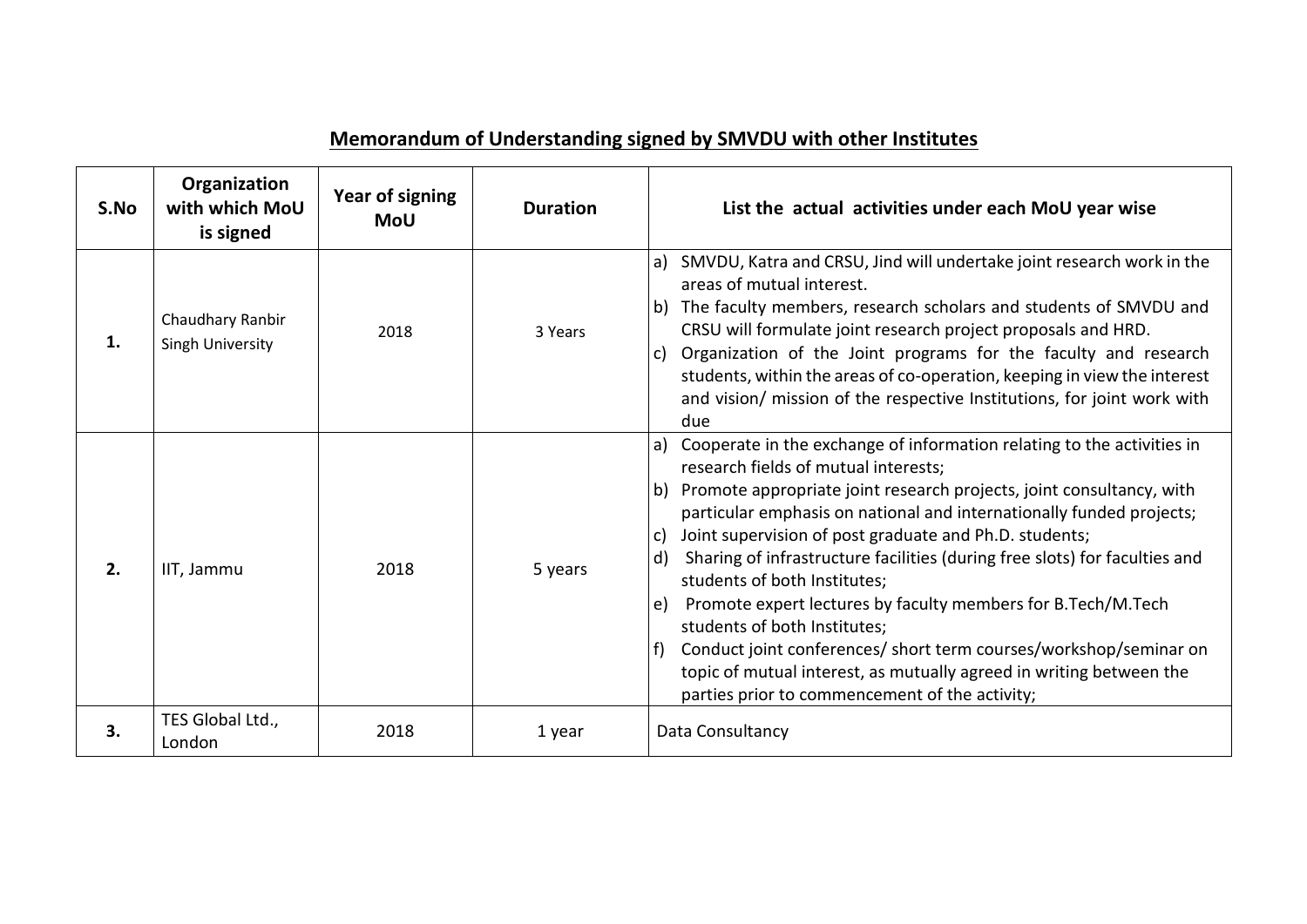| 4. | Centralized<br>Counseling for<br>M.Tech (CCMT)      | 2018 | 1 year     | For the purpose of admission under CCMT for 2018-19                                                                                                                                                                                                                                                                                                                                                                                                                                                                                                                                                                                                                                                                                                                                                                                                                                                                                                                                                                             |
|----|-----------------------------------------------------|------|------------|---------------------------------------------------------------------------------------------------------------------------------------------------------------------------------------------------------------------------------------------------------------------------------------------------------------------------------------------------------------------------------------------------------------------------------------------------------------------------------------------------------------------------------------------------------------------------------------------------------------------------------------------------------------------------------------------------------------------------------------------------------------------------------------------------------------------------------------------------------------------------------------------------------------------------------------------------------------------------------------------------------------------------------|
| 5. | Direct Admission of<br>students aboard<br>(DASA)    | 2018 | 1 year     | For the purpose of admission under DASA scheme for 2018-19                                                                                                                                                                                                                                                                                                                                                                                                                                                                                                                                                                                                                                                                                                                                                                                                                                                                                                                                                                      |
| 6. | Indra Gandhi<br>National Centre for<br>Arts (IGNCA) | 2018 | 5 years    | a) Faculty Research<br><b>Collaborative Research Projects</b><br>b)<br><b>Student Programs at IGNCA</b><br>c)<br>d) Access to the IGNCA library and archival Resources<br>e) Appointment of IGNCA faculty staff as members of Advisory<br>Committee or joint supervisor/ co-guide for Ph.D. scholars at SMVDU<br>Mentorship of students projects by IGNCA faculty staff<br>f)<br>Collaboration in conference, seminars, workshops, exhibitions, festivals<br>g)<br>etc<br>h) Development of digital resources<br>Offer credit/ non-credit courses to the students in the field of Indian<br>i)<br>Art, Philosophy and culture: Sanskrit, Textual Research, Vedic studies,<br>Translation studies, manuscript ology, , Oral traditions, folklore,<br>Traditional knowledge system, Philosophy of religion, Philosophy of art,<br>performing arts, storytelling traditions, cultural informatics,<br>conversation, diaspora, Media and communication, social work and<br>other area studies with the appropriate schools at SMVDU |
| 7. | Department of<br>Wild Life<br>Protection, J&K       | 2018 | 5 years    | To provide architectural and landscape consultancy for Jambo Zoo, Jammu                                                                                                                                                                                                                                                                                                                                                                                                                                                                                                                                                                                                                                                                                                                                                                                                                                                                                                                                                         |
| 8. | Semi Conductor<br>Laboratory (SCL),<br>Chandigarh   | 2017 | Continuing | 1. Industrial Visit of Students in the Month of Feb, 2018                                                                                                                                                                                                                                                                                                                                                                                                                                                                                                                                                                                                                                                                                                                                                                                                                                                                                                                                                                       |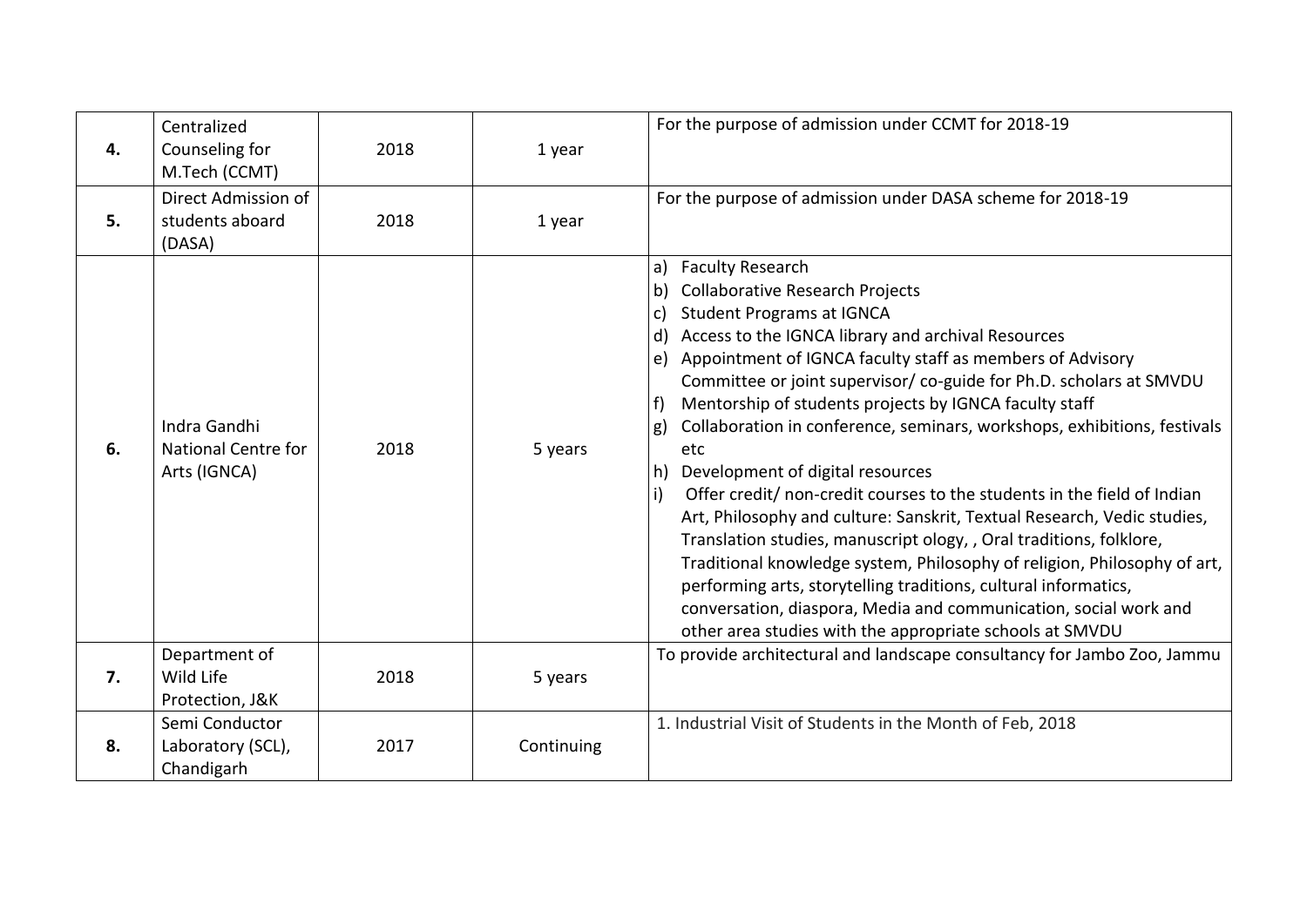| 9.  | Haryana<br>Vishwakarma Skill<br>University | 2017 | 10 years | 1. Joint Research Programme<br>2. Joint Skill Development Programme<br>3. Joint holding of conference/Seminar/workshop/training /symposia etc.<br>4. Faculty Exchange Programme<br>5. Student Exchange Programme<br>6. Research Scholar Exchange Programme<br>7. Exchange of Knowledge Resource<br>8. Horizontal mobility of students |
|-----|--------------------------------------------|------|----------|---------------------------------------------------------------------------------------------------------------------------------------------------------------------------------------------------------------------------------------------------------------------------------------------------------------------------------------|
| 10. | M/s FICE Education<br>Private Ltd.         | 2017 | 1 year   | Installation of Intel Intelligent Systems Lab Hardware                                                                                                                                                                                                                                                                                |
| 11. | Adobe System<br>Software Ireand<br>Ltd.    | 2017 | 2 years  | Installation of Adobe on premise software                                                                                                                                                                                                                                                                                             |
| 12. | Reliance Jio<br>Infocomm Ltd.              | 2016 | 3 years  | 1. Course programme and IPR by SMVDU<br>2. Training programme for faculty by reliance                                                                                                                                                                                                                                                 |
| 13. | Vaishnavi Bio-Tech<br>Ltd.                 | 2014 | 5 years  | Placement and training related activities                                                                                                                                                                                                                                                                                             |
| 14. | Prathista Industries<br>Ltd.               | 2014 | 6 years  | Visit of students and Faculty of SoBT for 2 weeks Training Program at<br>Prathishtha Industries Ltd., Hyderabad                                                                                                                                                                                                                       |
| 15. | University of<br>Jammu                     | 2009 | 10 years | 1. Faculty Exchange Programme<br>2. Joint Professorship<br>3. Joint Research Activity<br>4. Exchange of Student<br>5. Utilization of Lab. Facilities<br>6. Library Facilities<br>7. IPR                                                                                                                                               |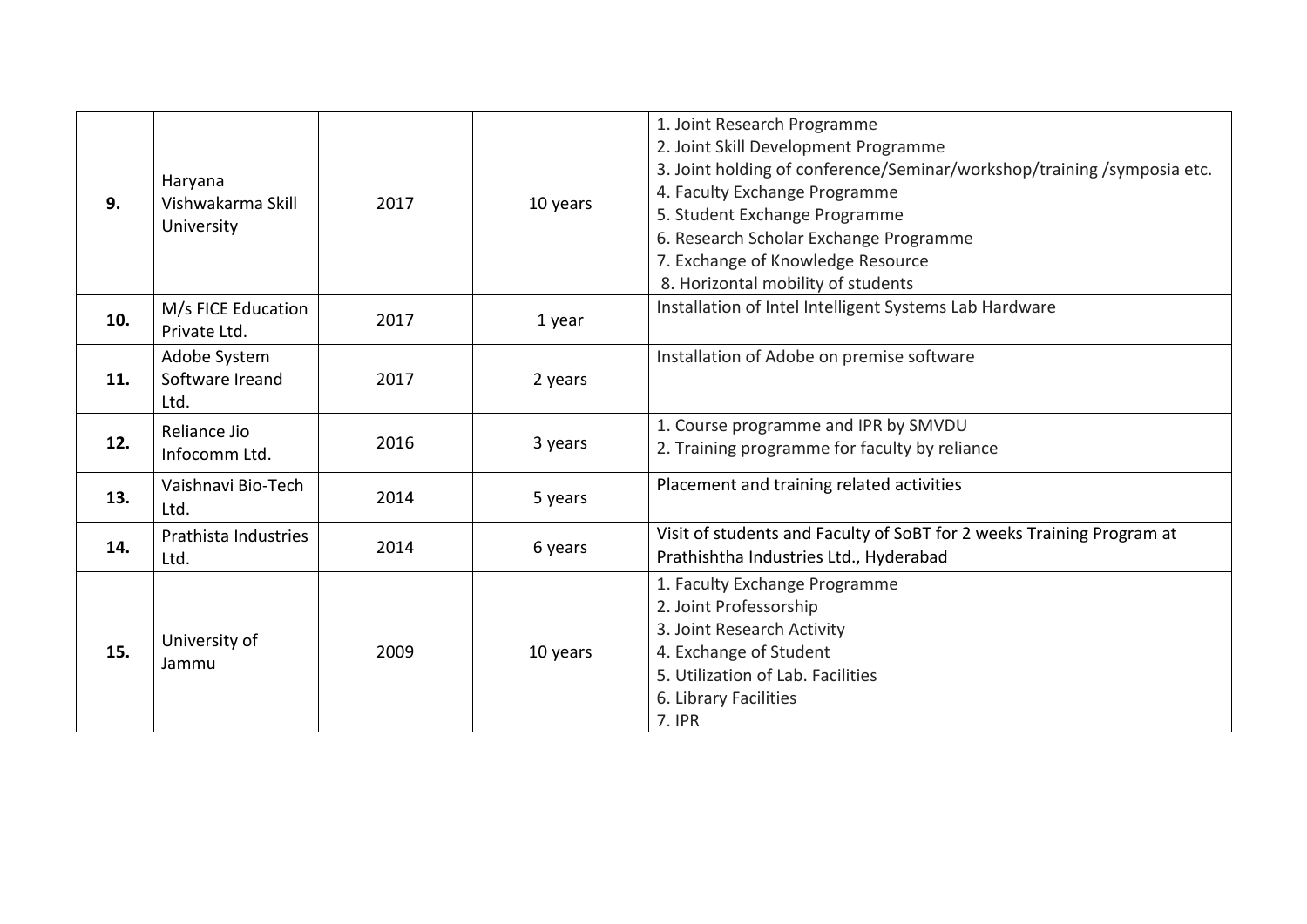| 16. | <b>Gujarat Forensic</b><br><b>Sciences University</b> | 2017 | 3 years  | 1. Consultancy & Technical support to SMVDU<br>2. Design & offer short term skill based value education certificate course<br>3. Masters degree course for SMVDU students at GFSU Campus<br>4. Training programme for SMVDU faculty<br>8. Joint Research Projects/consultancy<br>9. Joint holding of conference/Seminar/workshop/training /symposia etc.<br>5. Sharing expertise & Knowledge                                                                                                                                                                                                                                           |
|-----|-------------------------------------------------------|------|----------|----------------------------------------------------------------------------------------------------------------------------------------------------------------------------------------------------------------------------------------------------------------------------------------------------------------------------------------------------------------------------------------------------------------------------------------------------------------------------------------------------------------------------------------------------------------------------------------------------------------------------------------|
| 17. | SKUAST-J                                              | 2014 | 3 years  | Visit of Students and Faculty from both the Institutes                                                                                                                                                                                                                                                                                                                                                                                                                                                                                                                                                                                 |
| 18. | National Institute<br>of Technology,<br>Srinagar      | 2015 | 5 years  | 1. Exchange of Faculty<br>2. Exchange of scientific & technical information<br>3. Formation of Research Groups<br>4. Joint supervision of PG & Ph.D. Students<br>5. Joint Research Activity<br>6. Joint holding of conference/Seminar/workshop/training /symposia etc.<br>7. Training of Student<br>8. Sharing of Library Facilities                                                                                                                                                                                                                                                                                                   |
| 19. | Government<br>Medical College,<br>Jammu               | 2016 | 10 years | 1. Genomic instability in Human Cancers. (16/5/14)<br>2. DNA damage analysis of north Indian Breast Cancer Patients(16/5/14).<br>3. Mutations in Gastric Carcinoma Patients (16/5/14)<br>4. Genetics of Male& female Infertility (16/5/14).<br>5. To Restraint or Regulate the Reproductive Health Issues of Human from<br>Jammu & Kashmir Region.(12/4/18)<br>6. Genetic effect of telomere shortening on Cardiomyopathy (12/4/18).<br>7. Genetic Characterization of DNA damage in breast<br>tumoriogenesis.(12/4/18)<br>8. To Restraint or regulate the reproductive health issues of Human from<br>Jammu & Kashmir region(12/4/18) |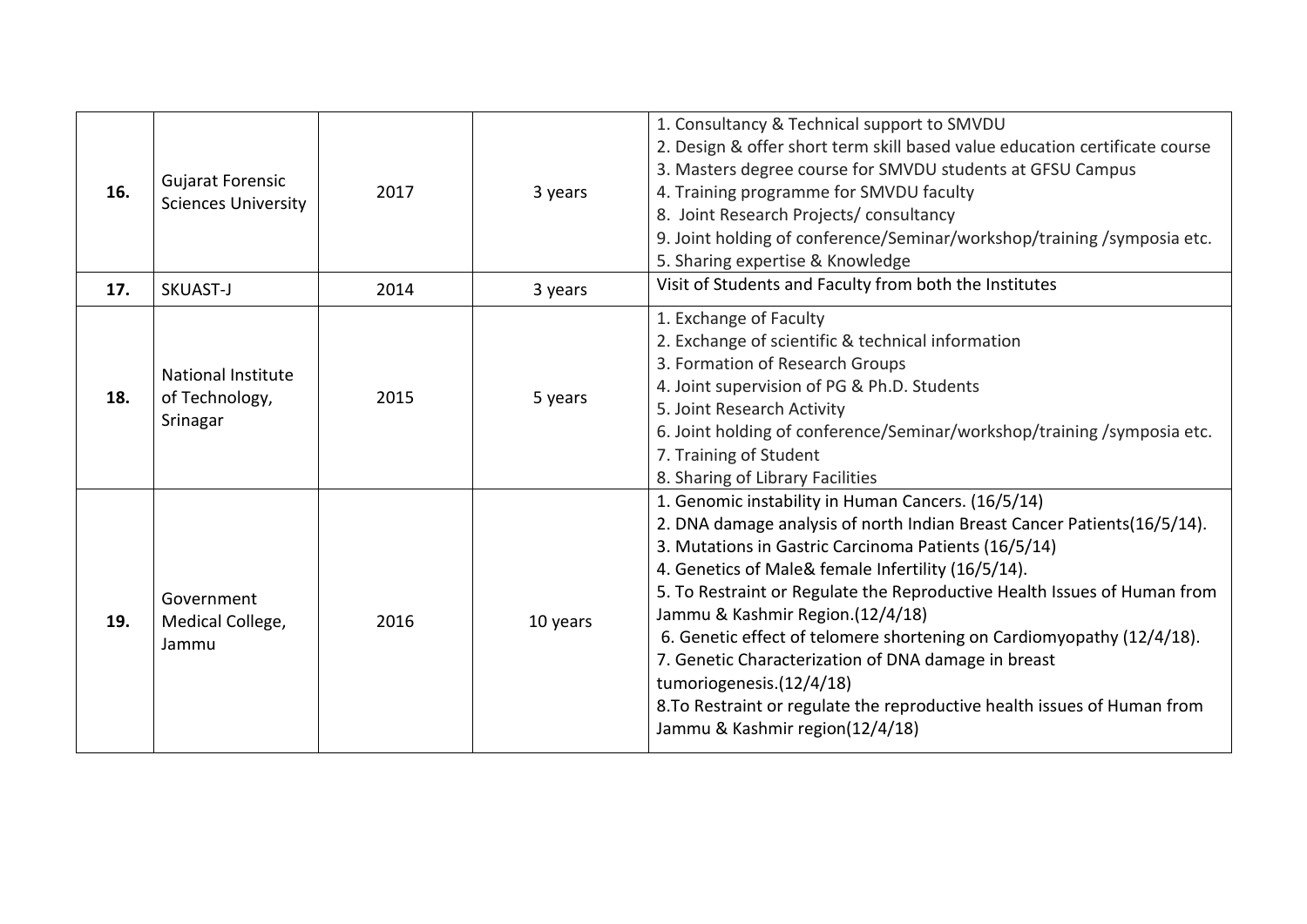| 20. | Centre for Wind<br><b>Energy Technology</b>   | 2014 | 5 years    | 2014-2015 - Activities involved data acquisition from Solar Radiation<br>Resources Assessment station installed at SMVDU on daily basis and in the<br>subsequent year as a part of Agreement with CWET (NIWE). The project<br>SRRA has been funded by MNRE through CWET(NIWE)<br>2015-2016 - Activities involved data acquisition from Solar Radiation<br>Resources Assessment station installed at SMVDU on daily basis and in the<br>subsequent year as a part of Agreement with CWET (NIWE). The project<br>SRRA has been funded by MNRE through CWET(NIWE)<br>2016-2017 - Activities involved data acquisition from Solar Radiation<br>Resources Assessment station installed at SMVDU on daily basis and in the<br>subsequent year as a part of Agreement with CWET (NIWE). The project<br>SRRA has been funded by MNRE through CWET(NIWE)<br>2017-2018 - Activities involved data acquisition from Solar Radiation<br>Resources Assessment station installed at SMVDU on daily basis and in the<br>subsequent year as a part of Agreement with CWET (NIWE). The project<br>SRRA has been funded by MNRE through CWET(NIWE) |
|-----|-----------------------------------------------|------|------------|----------------------------------------------------------------------------------------------------------------------------------------------------------------------------------------------------------------------------------------------------------------------------------------------------------------------------------------------------------------------------------------------------------------------------------------------------------------------------------------------------------------------------------------------------------------------------------------------------------------------------------------------------------------------------------------------------------------------------------------------------------------------------------------------------------------------------------------------------------------------------------------------------------------------------------------------------------------------------------------------------------------------------------------------------------------------------------------------------------------------------------|
| 21. | Kun Shan<br>University                        | 2007 | Continuing | 1. Joint Research Activity<br>2. Joint holding of conference/Seminar/workshop/training /symposia etc.<br>3. Sharing of research & publication material<br>4. Exchange of students<br>5. General academic corporation                                                                                                                                                                                                                                                                                                                                                                                                                                                                                                                                                                                                                                                                                                                                                                                                                                                                                                             |
| 22. | Orel State<br>Technical<br>University, Russia | 2006 | Continuing | Joint efforts cooperate in the field of organizational, enlighting, scientific,<br>and educational activities with the aim of updating professional training of<br>specialists, the scientific reserach efficiency widening of cultural exchange                                                                                                                                                                                                                                                                                                                                                                                                                                                                                                                                                                                                                                                                                                                                                                                                                                                                                 |
| 23. | IIIM-Jammu<br>[CSIR Lab]                      | 2015 | 3 years    | Visit of Students and Faculty from both the Institutes for Joint Students for<br>Ph. D., Research work, Projects, etc.                                                                                                                                                                                                                                                                                                                                                                                                                                                                                                                                                                                                                                                                                                                                                                                                                                                                                                                                                                                                           |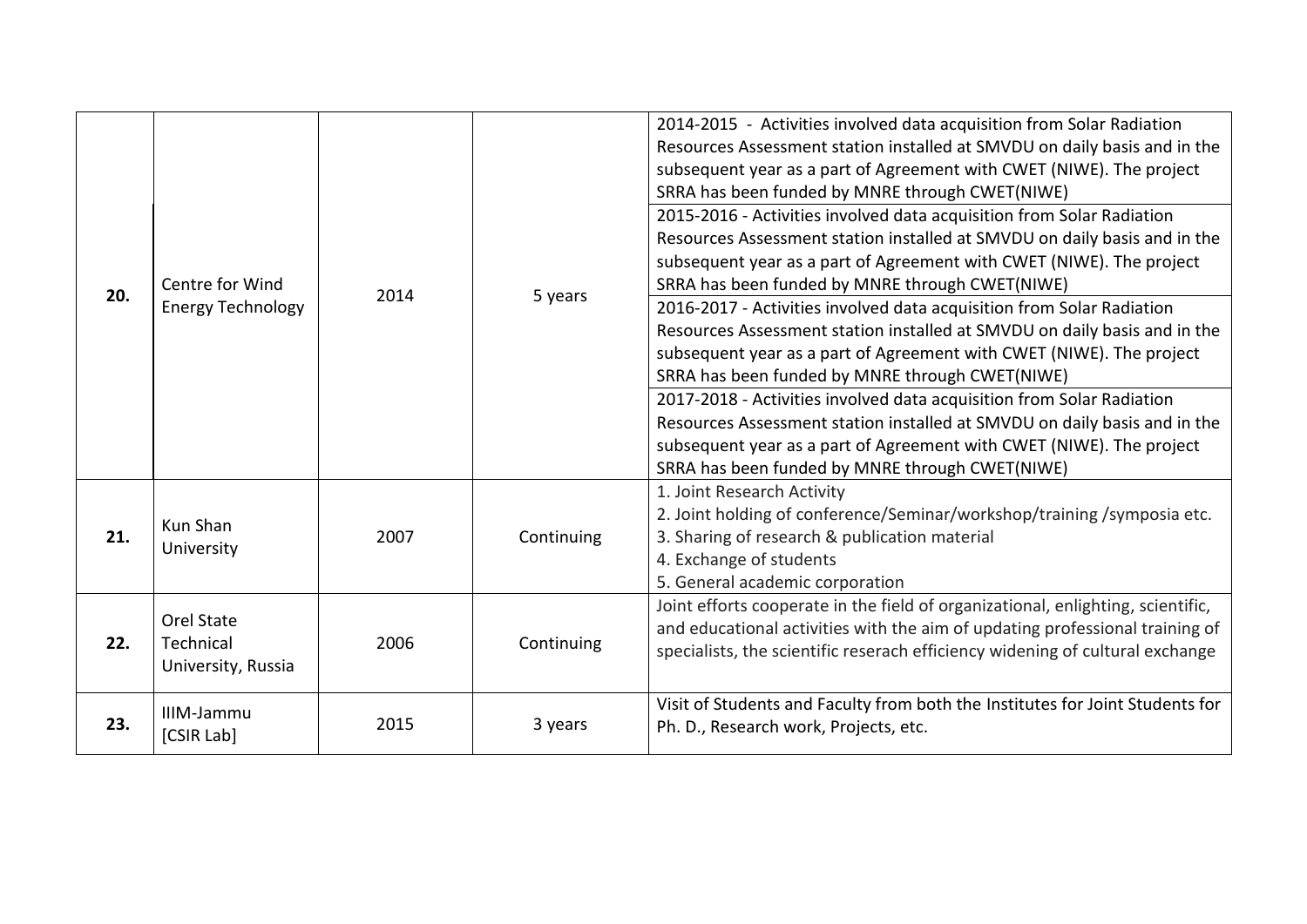| 24. | Aachen University<br>of Applied<br>Sciences, Germany   | 2005 | Continuing | Cooperation in teaching, research and development between the two<br>institutions and to support the industrial cooperation the home countries<br>of two parties                                                                                                                                                                                                                                                                                                                                                                                                                                                                                                                                                                                                                                                                                                                  |
|-----|--------------------------------------------------------|------|------------|-----------------------------------------------------------------------------------------------------------------------------------------------------------------------------------------------------------------------------------------------------------------------------------------------------------------------------------------------------------------------------------------------------------------------------------------------------------------------------------------------------------------------------------------------------------------------------------------------------------------------------------------------------------------------------------------------------------------------------------------------------------------------------------------------------------------------------------------------------------------------------------|
| 25. | M/s Taylormade<br>Solar Solutions Pvt.<br>Ltd, Gujarat | 2016 | 5 years    | 1. Exchange of information on research and educational programme,<br>teaching and learning material 2. Joint IPR3. Joint R&D Activity                                                                                                                                                                                                                                                                                                                                                                                                                                                                                                                                                                                                                                                                                                                                             |
| 26. | <b>Thapar University</b><br>Patiala                    | 2009 | 5 years    | For facilitation of M. Sc. (Biotechnology) Admission                                                                                                                                                                                                                                                                                                                                                                                                                                                                                                                                                                                                                                                                                                                                                                                                                              |
| 27. | <b>IIT Bombay Spoken</b><br><b>Tutorial Project</b>    | 2015 | Continuing | Software Development<br>Following list of software training were introduced by Spoken Tutorial<br>Project<br>Computer Programming Lab: C, Cpp<br>Java Programming Lab: Java<br>Advance Java Programing: Netbeans<br><b>Computer Graphics: Blender</b><br>Unix Network Programming & Simulation Lab: BASH<br>Fluid Mechanics Lab: OpenFOAM<br>CAD Lab: QCAD<br>Electrical and Electrinics Engineering Lab/VLSI Design: Oscad/FreeEDA<br>Database Mangement system Lab: MySQL<br>Web Development: PHP<br>Web Technology Lab: Python<br><b>Operating System: Linux Ubuntu/BOSS</b><br>Digital Signal Processing/Numerical Method/Simulation: Scilab<br>Geo Studio 2004: Inkscape<br>Mathematics/Physics/Simulation Lab: Scilab<br>Chemistry/ Molecular Biology; Jmol Applicaion, Gchempaint<br>Computer Graphics and Multimedia Technologies: Blender/GIMP<br>Seminar/Project: LaTeX |